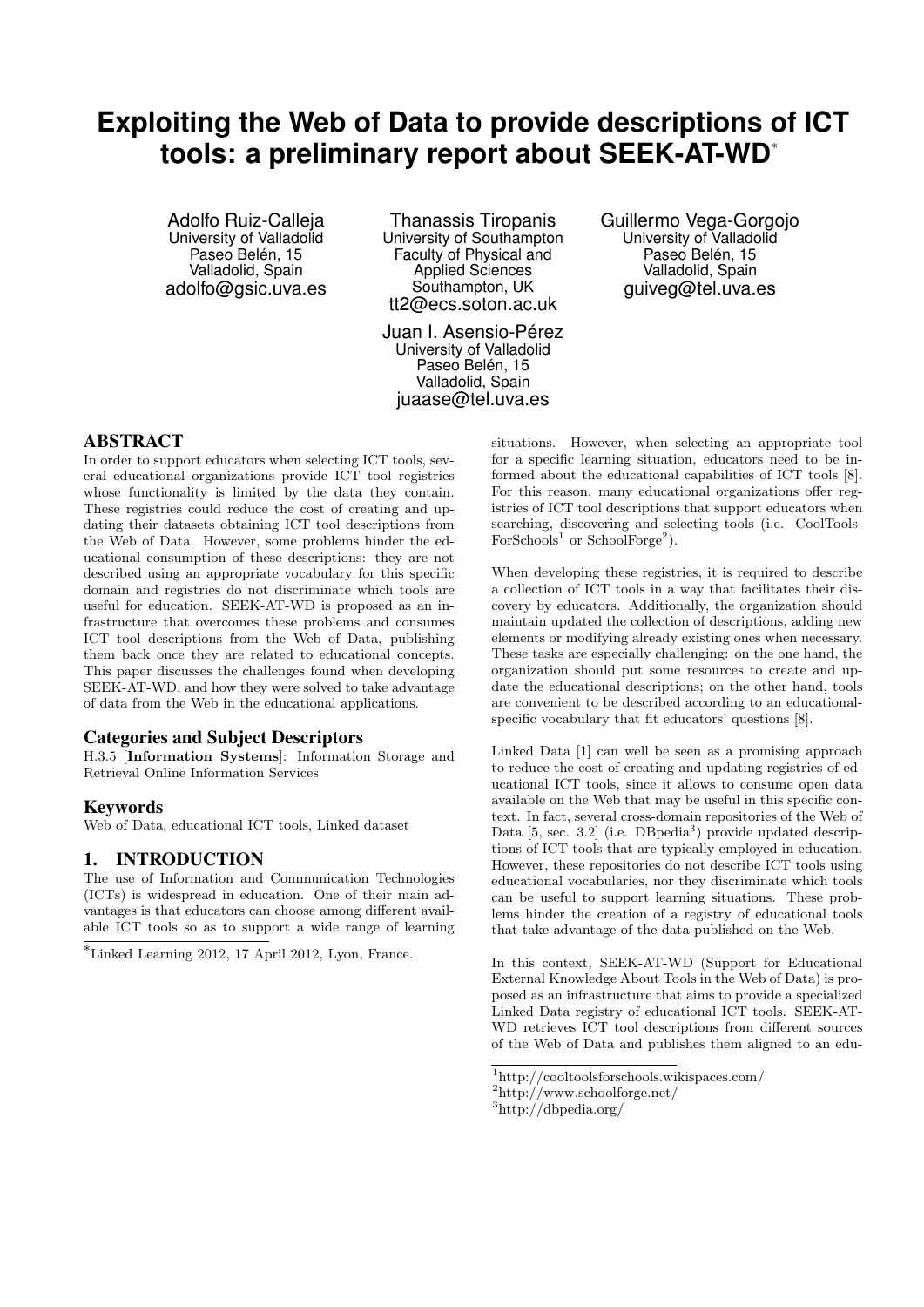cational vocabulary. Thus, these descriptions are enriched with an educational value that is useful in the domain. In addition, SEEK-AT-WD expects to motivate the federation of ICT tool registries, envisioning a situation where educators enrich tool descriptions and share their experiences.

This paper presents SEEK-AT-WD as an ongoing research work. Specifically, this paper focuses on describing SEEK-AT-WD requirements and the challenges associated to take advantage of the data from the Web (on section 2). Then, its development is reported and it is discussed how these problems are overcome (section 3). Finally, conclusions and outlook are provided (section 4).

# 2. SEEK-AT-WD REQUIREMENTS

SEEK-AT-WD is understood as an infrastructure that provides educational descriptions of ICT tools. In this regard, SEEK-AT-WD defines a read-only API that allows third parties to consume its data.

SEEK-AT-WD is expected to contain a large number of ICT tool descriptions in order to allow educators to choose among different options the one that best suits their needs. These descriptions should be retrieved from different sources of the Web of Data. Concerning this, it should be possible to automatically discover data sources that provide useful information, as well as to obtain data from useful sources that may appear as the Web of Data grows [5, chap. 3]. Finally, SEEK-AT-WD should update the tool descriptions provided if they are updated in other sources of the Web of Data. In this regard, SEEK-AT-WD is expected to periodically retrieve new data from external sources in an automatic way.

Regarding the data acquisition, when searching for educational tools, educators make complex queries and expect a reasonable response time [7]. On the other hand, it is convenient to provide a vocabulary that define educational abstractions [8]. Thus, it will be easier for educators to discover and understand tool descriptions, as well as to select an appropriate one. In addition, commonly used vocabularies on the Web of Data [2], and more specifically on the educational domain, should be used in order to make easier the retrieval of data by third parties.

# 3. SEEK-AT-WD DESIGN AND IMPLEMEN-TATION

Taking into account the aforementioned requirements, SEEK-AT-WD has been designed and developed as an infrastructure that both consumes and publishes Linked Data.

# 3.1 SEEK-AT-WD data API

The data API provided by SEEK-AT-WD follows the Linked Data principles [1] and several best practices [5, chap. 5] were followed for its definition. This decision has two main advantages: firstly, data consumption is facilitated since a standardized format and publication methodology is followed; secondly, it enables the federation of ICT tool datasets, trying to reach an scenario where open data about ICT tools is shared between educational organizations.

SEEK-AT-WD is expected to publish several thousands of tool descriptions, which will be updated frequently. For

these reasons, an RDF store was considered to be the best option to store the data, as well as a Linked Data interface and a SPARQL endpoint to allow third parties to consume it. Concerning to the vocabulary used to describe ICT tools, it is recommended to reused already existing ontologies since it reduces the effort of creating the vocabulary and makes easier to share the data between third parties [3, chap. 1]. After analyzing the vocabularies used in the Web of Data [2] and in the learning domain, Ontoolcole [8] was the only ontology found specifically develop to describe educational ICT tools. Ontoolcole defines three taxonomies: one of educational tools, another one of educational task that can be supported by these tools, and finally another taxonomy of artifacts that can be managed by the tools. In addition, Ontoolcole formally defines the relationships of these taxonomies to allow the inference of some properties of ICT tools. However, this inference implies high complexity when describing tools, as well as a reasoner to make the inferences [7], which slows down the data retrieval.

Experience shows that most of the time, this high expressiveness is not necessary [7]. So that, for the sake of simplicity when publishing and consuming ICT tool descriptions, SEEK ontology was developed as a new vocabulary based on Ontoolcole. Specifically, it defines the same taxonomies of tools, tasks and artifacts, as Ontoolcole does, but there is no formal relationship between them. Furthermore, following Linked Data principles, each concept in SEEK ontology is explicitly related to its Ontoolcole synonym to allow interoperation. This way, describing a tool is much simpler while the educational tasks it supports and the artifacts it handles can still be stated. Finally, some other characteristics of the tools, such as their descriptions or some administrative data, are defined using Ontoolcole or other vocabularies commonly used on the Web of Data, such as Dublin Core<sup>4</sup>, FOAF<sup>5</sup>, DBpedia Ontology<sup>6</sup> or RDFS<sup>7</sup>.

### 3.2 SEEK-AT-WD architecture and implementation

Once SEEK-AT-WD data API was defined, it was necessary to develop an infrastructure that retrieves educational tool descriptions from the Web, aligns them to SEEK vocabulary and stores them in SEEK-AT-WD data repository, allowing its consumption by third parties, as it was previously stated. The crawling pattern [4][5, chap. 6] was followed to design SEEK-AT-WD architecture, since it separates the tasks of creating a cache of data from the Web and using this data, which enables applications to query data from different sources with a high performance [4] and a reasonable response time. As a disadvantage, it is possible that SEEK-AT-WD may contain stale data, so the crawler should periodically crawl the Web of Data.

Figure 1 shows the architecture of SEEK-AT-WD. It can be seen that a crawler retrieves data from different sources of the Web of Data and stores them in SEEK-AT-WD data repository (SEEK-KB). Then, several educational applications can consume the data provided by SEEK-KB either

<sup>4</sup>http://dublincore.org/2010/10/11/dcelements.rdf

<sup>5</sup>http://xmlns.com/foaf/spec/

<sup>6</sup>http://wiki.dbpedia.org/Ontology

 $^{7}$ http://www.w3.org/1999/02/22-rdf-syntax-ns